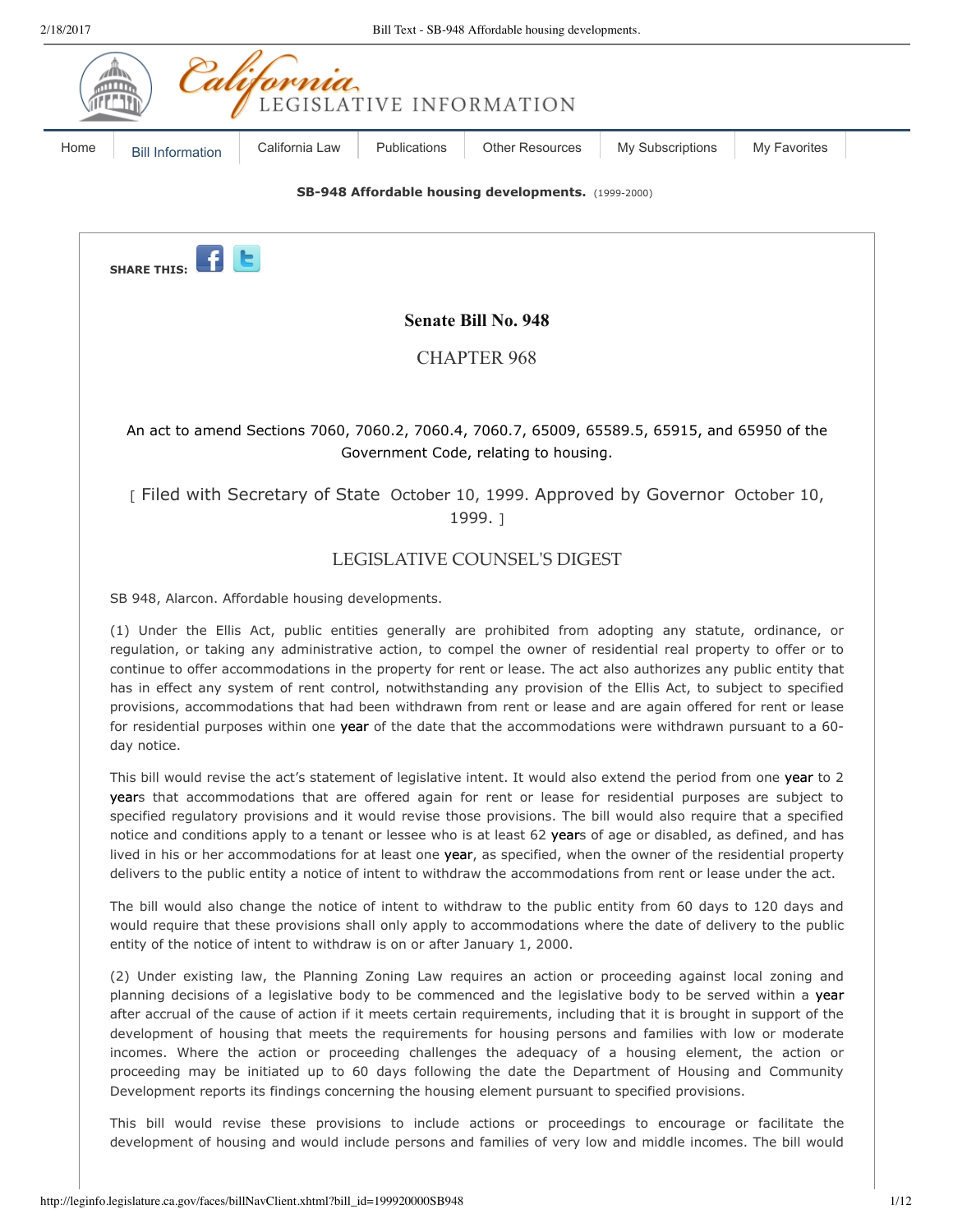also provide that any action or proceeding challenging the adequacy of a housing element pursuant to these provisions may be brought as specified above.

(3) Existing law requires local agencies to make specified findings before disapproving or conditionally approving certain housing development projects. Existing law also requires local agencies to provide developer incentives for the production of lower income housing units within a housing development if the developer meets specified requirements. Developer incentives include, among other things, a density bonus, as defined.

This bill would make specified changes in these findings relating to very low income, low-income, lower to moderate-income housing, middle-income households and the housing element of a general plan, respectively. The bill would revise the definition of "affordable to low- and moderate-income households" to include very low income households or middle-income households, as defined, and would add a definition for "disapprove the development project" to these provisions. The bill would also require the court in any action brought to enforce these provisions to order a local agency, within 60 days, to comply with these provisions and take action on the development projects that were disapproved on the basis of findings that were inadequate or lacked substantial evidence and to retain jurisdiction for this purpose. The bill would also revise the definitions of "density bonus" and "area median income" to mean very low or low- income households for purposes of these provisions.

Because these changes would impose new duties on local agencies, the bill would impose a state-mandated local program.

(4) Under the Permit Streamlining Act, a public agency that is the lead agency for a development project is required to approve or disapprove the project within 180 days from the date of certification by the lead agency of an environmental impact report if the report is prepared pursuant to specified provisions.

This bill, in addition, would reduce that period to 90 days if the development project is affordable to very low or low-income households and the project applicant has provided written notice to the lead agency that an application has been or will be made to a public or federal agency for an allocation or commitment of financing, tax credits, bond authority, or other financial assistance and there is confirmation that the application was made prior to certification of the environmental impact report. (5) The California Constitution requires the state to reimburse local agencies and school districts for certain costs mandated by the state. Statutory provisions establish procedures for making that reimbursement, including the creation of a State Mandates Claims Fund to pay the costs of mandates that do not exceed \$1,000,000 statewide and other procedures for claims whose statewide costs exceed \$1,000,000.

This bill would provide that, if the Commission on State Mandates determines that the bill contains costs mandated by the state, reimbursement for those costs shall be made pursuant to these statutory provisions.

# THE PEOPLE OF THE STATE OF CALIFORNIA DO ENACT AS FOLLOWS:

**SECTION 1.** Section 7060 of the Government Code is amended to read:

**7060.** (a) No public entity, as defined in Section 811.2, shall, by statute, ordinance, or regulation, or by administrative action implementing any statute, ordinance or regulation, compel the owner of any residential real property to offer, or to continue to offer, accommodations in the property for rent or lease.

(b) For the purposes of this chapter, the following definitions apply:

(1) "Accommodations" means either of the following:

(A) The residential rental units in any detached physical structure containing four or more residential rental units.

(B) With respect to a detached physical structure containing three or fewer residential rental units, the residential rental units in that structure and in any other structure located on the same parcel of land, including any detached physical structure specified in subparagraph (A).

(2) "Disabled" means a person with a disability, as defined in Section 12955.3 of the Government Code.

**SEC. 2.** Section 7060.2 of the Government Code is amended to read: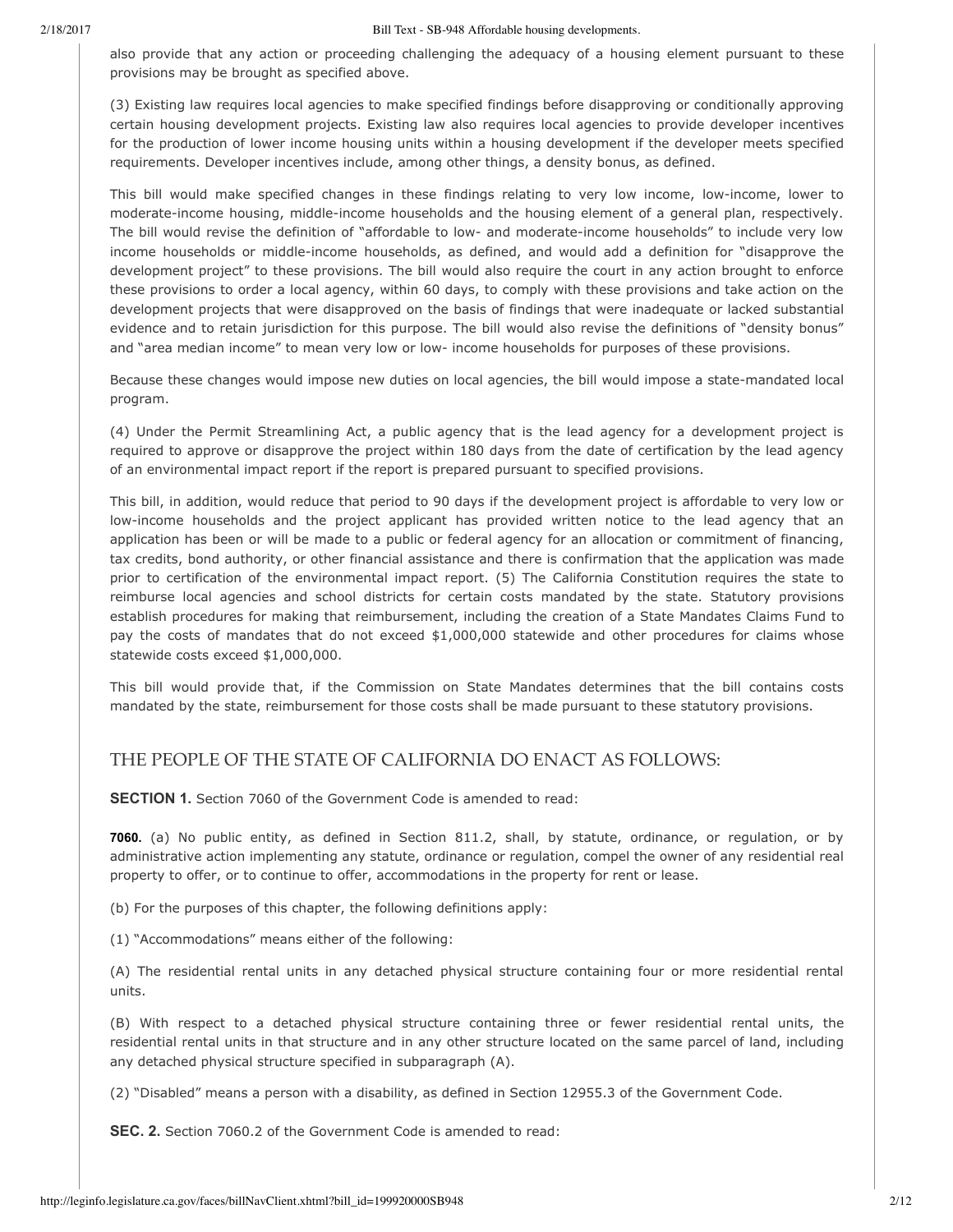**7060.2.** If a public entity, by valid exercise of its police power, has in effect any control or system of control on the price at which accommodations may be offered for rent or lease, that entity may, notwithstanding any provision of this chapter, provide by statute or ordinance, or by regulation as specified in Section 7060.5, that any accommodations which have been offered for rent or lease and which were subject to that control or system of control at the time the accommodations were withdrawn from rent or lease, shall be subject to the following:

(a) If the accommodations are offered again for rent or lease for residential purposes within two years of the date the accommodations were withdrawn from rent or lease, the following provisions shall govern:

(1) The accommodations shall be subject to any control on the price at which they may be offered in the manner and to the same extent as if the accommodations had not been withdrawn from rent or lease. This paragraph shall prevail over any conflicting provision of law authorizing the landlord to establish the rental rate upon the initial hiring of the accommodations.

(2) The owner of the accommodations shall be liable to any tenant or lessee who was displaced from the property by that action for actual and exemplary damages. Any action by a tenant or lessee pursuant to this paragraph shall be brought within three years of the withdrawal of the accommodations from rent or lease. However, nothing in this paragraph precludes a tenant from pursuing any alternative remedy available under the law.

(3) A public entity which has acted pursuant to this section may institute a civil proceeding against any owner who has again offered accommodations for rent or lease subject to this subdivision, for exemplary damages for displacement of tenants or lessees. Any action by a public entity pursuant to this paragraph shall be brought within three years of the withdrawal of the accommodations from rent or lease.

(4) Any owner who offers accommodations again for rent or lease shall first offer the unit for rent or lease to the tenant or lessee displaced from that unit by the withdrawal pursuant to this chapter, if the tenant has advised the owner in writing within 30 days of the displacement of his or her desire to consider an offer to renew the tenancy and has furnished the owner with an address to which that offer is to be directed. That tenant, lessee, or former tenant or lessee may advise the owner at any time during the eligibility of a change of address to which an offer is to be directed.

If the owner again offers the accommodations for rent or lease pursuant to this subdivision, and the tenant or lessee has advised the owner pursuant to this subdivision of a desire to consider an offer to renew the tenancy, then the owner shall offer to reinstitute a rental agreement or lease on terms permitted by law to that displaced tenant or lessee.

This offer shall be deposited in the United States mail, by registered or certified mail with postage prepaid, addressed to the displaced tenant or lessee at the address furnished to the owner as provided in this subdivision, and shall describe the terms of the offer. The displaced tenant or lessee shall have 30 days from the deposit of the offer in the mail to accept the offer by personal delivery of that acceptance or by deposit of the acceptance in the United States mail by registered or certified mail with postage prepaid.

(b) (1) If the accommodations are offered again for residential purposes more than two years after the date the accommodations were withdrawn from rent or lease, the accommodations shall be subject to any control on the price at which they may be offered in the manner and to the same extent as if the accommodations had not been withdrawn from rent or lease, subject to any adjustments otherwise available under the system of control. This subdivision shall prevail over any conflicting provision of law authorizing the landlord to establish the rental rate upon the initial hiring of the accommodations.

(2) A public entity which has acted pursuant to this section, may require by statute or ordinance, or by regulation as specified in Section 7060.5, that an owner who offers accommodations again for rent or lease within a period not exceeding 10 years from the date on which they are withdrawn, and which are subject to this subdivision, shall first offer the unit to the tenant or lessee displaced from that unit by the withdrawal, if that tenant or lessee requests the offer in writing within 30 days after the owner has notified the public entity of an intention to offer the accommodations again for residential rent or lease pursuant to a requirement adopted by the public entity under subdivision (c) of Section 7060.4. The owner of the accommodations shall be liable to any tenant or lessee who was displaced by that action for failure to comply with this paragraph, for punitive damages in an amount which does not exceed the contract rent for six months.

(c) If the accommodations are demolished, and new accommodations are constructed on the same property, and offered for rent or lease within five years of the date the accommodations were withdrawn from rent or lease, the newly constructed accommodations shall be subject to any system of controls on the price at which they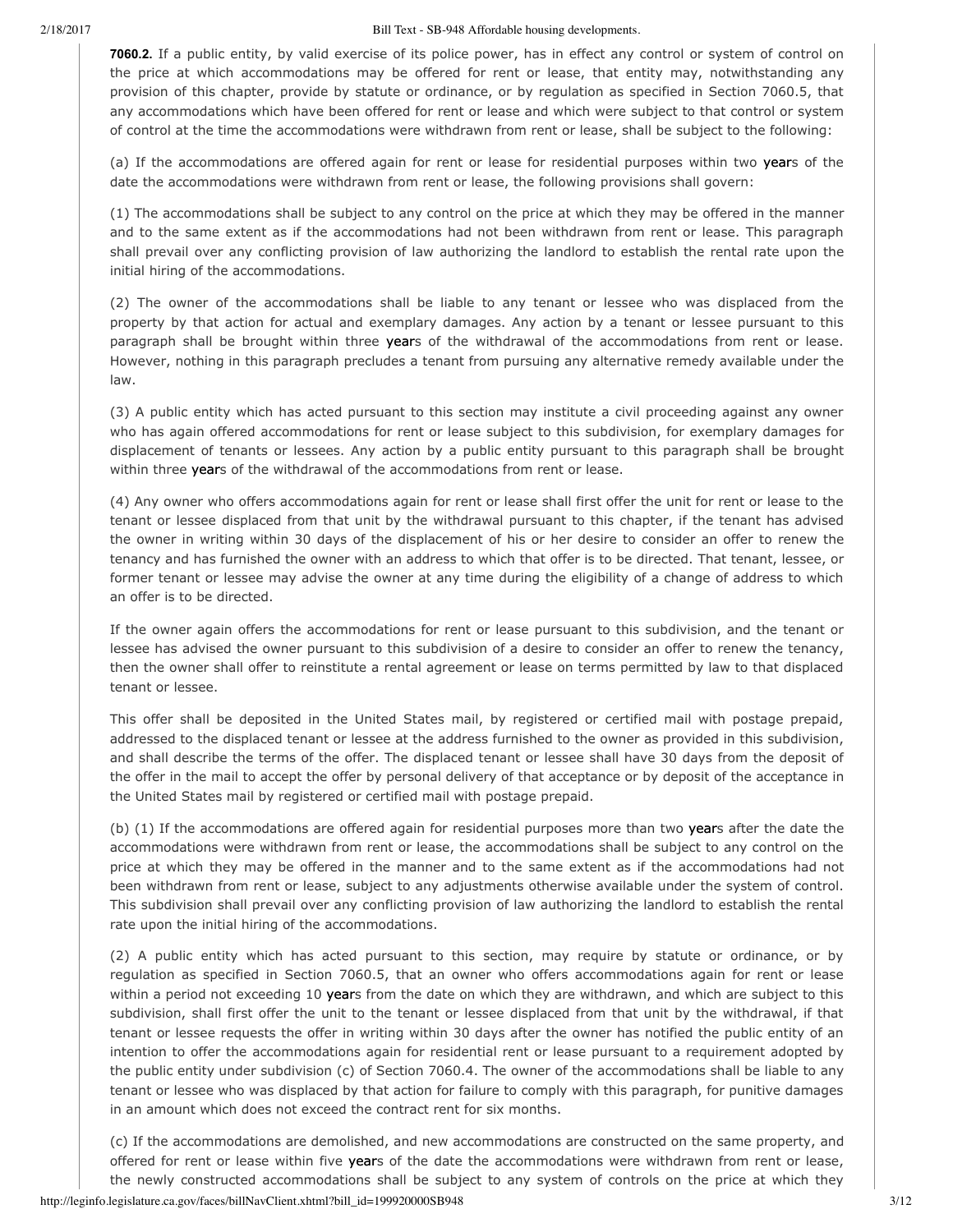would be offered on the basis of a fair and reasonable return on the newly constructed accommodations, notwithstanding any exemption from such a system of controls for newly constructed accommodations.

**SEC. 3.** Section 7060.4 of the Government Code is amended to read:

**7060.4.** (a) Any public entity which, by a valid exercise of its police power, has in effect any control or system of control on the price at which accommodations are offered for rent or lease, may require by statute or ordinance, or by regulation as specified in Section 7060.5, that the owner notify the entity of an intention to withdraw those accommodations from rent or lease and may require that the notice contain statements, under penalty of perjury, providing information on the number of accommodations, the address or location of those accommodations, the name or names of the tenants or lessees of the accommodations, and the rent applicable to each residential rental unit.

Information respecting the name or names of the tenants, the rent applicable to any residential rental unit, or the total number of accommodations, is confidential information and for purposes of this chapter shall be treated as confidential information by any public entity for purposes of the Information Practices Act of 1977, as contained in Chapter 1 (commencing with Section 1798) of Title 1.8 of Part 4 of Division 3 of the Civil Code. A public entity shall, to the extent required by the preceding sentence, be considered an "agency," as defined by subdivision (d) of Section 1798.3 of the Civil Code.

(b) The statute, ordinance, or regulation of the public entity may require that the owner record with the county recorder a memorandum summarizing the provisions, other than the confidential provisions, of the notice in a form which shall be prescribed by the statute, ordinance, or regulation, and require a certification with that notice that actions have been initiated as required by law to terminate any existing tenancies. In that situation, the date on which the accommodations are withdrawn from rent or lease for purposes of this chapter is 120 days from the delivery in person or by first-class mail of that notice to the public entity. However, if the tenant or lessee is at least 62 years of age or disabled, and has lived in his or her accommodations for at least one year prior to the date of delivery to the public entity of the notice of intent to withdraw pursuant to subdivision (a), then the date of withdrawal of the accommodations of that tenant or lessee shall be extended to one year after the date of delivery of that notice to the public entity, provided that the tenant or lessee gives written notice of his or her entitlement to an extension to the owner within 60 days of the date of delivery to the public entity of the notice of intent to withdraw. In that situation, the following provisions shall apply:

(1) The tenancy shall be continued on the same terms and conditions as existed on the date of delivery to the public entity of the notice of intent to withdraw, subject to any adjustments otherwise available under the system of control.

(2) No party shall be relieved of the duty to perform any obligation under the lease or rental agreement.

(3) The owner may elect to extend the date of withdrawal on any other accommodations up to one year after date of delivery to the public entity of the notice of intent to withdraw, subject to paragraphs (1) and (2).

(4) Within 30 days of the notification by the tenant or lessee to the owner of his or her entitlement to an extension, the owner shall give written notice to the public entity of the claim that the tenant or lessee is entitled to stay in their accommodations for one year after date of delivery to the public entity of the notice of intent to withdraw.

(5) Within 90 days of date of delivery to the public entity of the notice of intent to withdraw, the owner shall give written notice to the public entity and the affected tenant or lessee of the owner's election to extend the date of withdrawal and the new date of withdrawal under paragraph (3).

(c) The statute, ordinance, or regulation of the public entity adopted pursuant to subdivision (a) may also require the owner to notify any tenant or lessee displaced pursuant to this chapter of the following:

(1) That the public entity has been notified pursuant to subdivision (a).

(2) That the notice to the public entity specified the name and the amount of rent paid by the tenant or lessee as an occupant of the accommodations.

(3) The amount of rent the owner specified in the notice to the public entity.

(4) Notice to the tenant or lessee of his or her rights under paragraph (4) of subdivision (a) of Section 7060.2.

(5) Notice to the tenant or lessee of the following: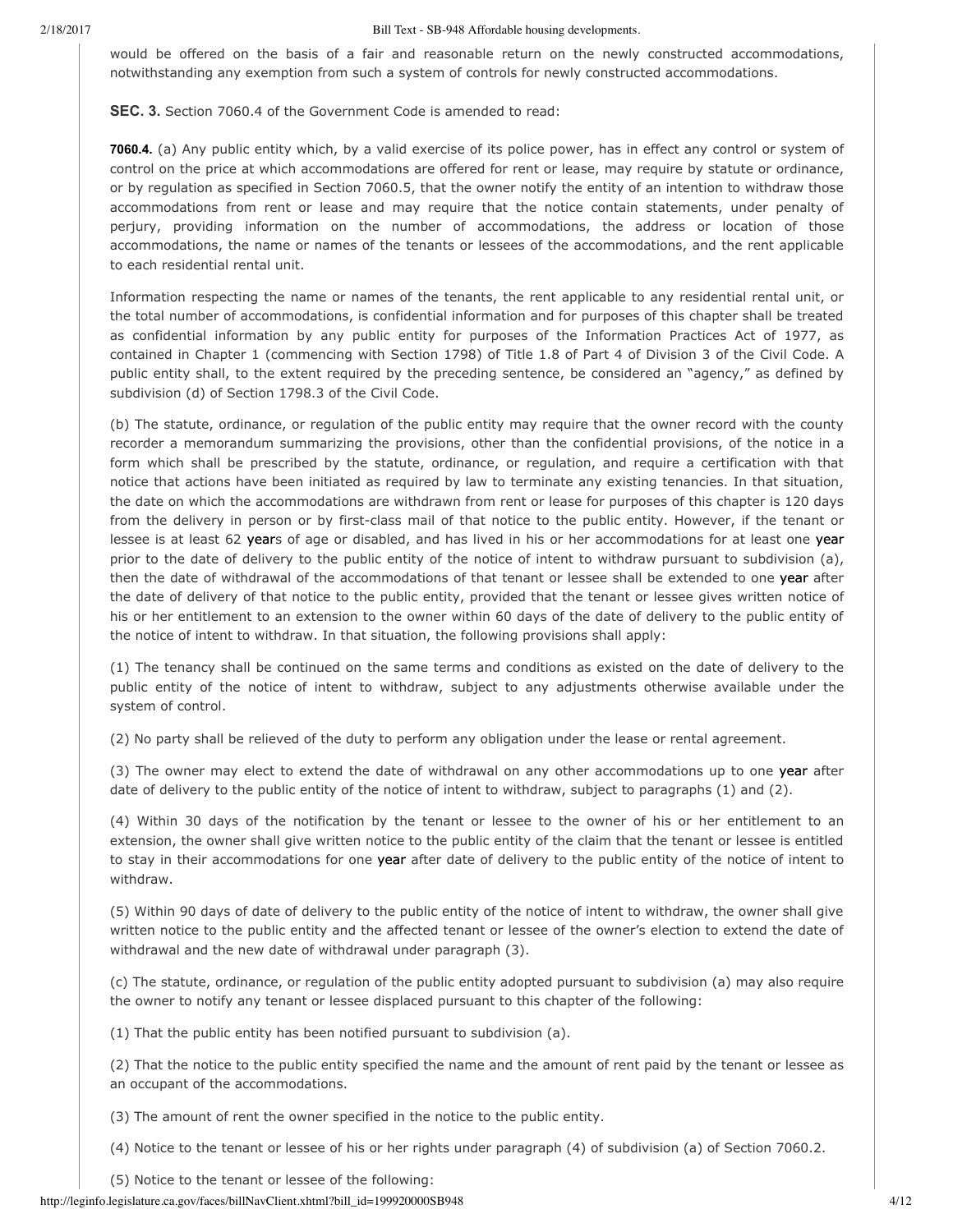(A) If the tenant or lessee is at least 62 years of age or disabled, and has lived in his or her accommodations for at least one year prior to the date of delivery to the public entity of the notice of intent to withdraw, then tenancy shall be extended to one year after date of delivery to the public entity of the notice of intent to withdraw, provided that the tenant or lessee gives written notice of his or her entitlement to the owner within 60 days of date of delivery to the public entity of the notice of intent to withdraw.

(B) The extended tenancy shall be continued on the same terms and conditions as existed on date of delivery to the public entity of the notice of intent to withdraw, subject to any adjustments otherwise available under the system of control.

(C) No party shall be relieved of the duty to perform any obligation under the lease or rental agreement during the extended tenancy.

(d) The statute, ordinance, or regulation of the public entity adopted pursuant to subdivision (a) may also require the owner to notify the public entity in writing of an intention to again offer the accommodations for rent or lease.

**SEC. 4.** Section 7060.7 of the Government Code is amended to read:

**7060.7.** It is the intent of the Legislature in enacting this chapter to supersede any holding or portion of any holding in Nash v. City of Santa Monica, 37 Cal.3d 97 to the extent that the holding, or portion of the holding, conflicts with this chapter, so as to permit landlords to go out of business. However, this act is not otherwise intended to do any of the following:

(a) Interfere with local governmental authority over land use, including regulation of the conversion of existing housing to condominiums or other subdivided interests or to other nonresidential use following its withdrawal from rent or lease under this chapter.

(b) Preempt local or municipal environmental or land use regulations, procedures, or controls that govern the demolition and redevelopment of residential property.

(c) Override procedural protections designed to prevent abuse of the right to evict tenants.

(d) Permit an owner to withdraw from rent or lease less than all of the accommodations, as defined by paragraph (1) or (2) of subdivision (b) of Section 7060.

(e) Grant to any public entity any power which it does not possess independent of this chapter to control or establish a system of control on the price at which accommodations may be offered for rent or lease, or to diminish any such power which that public entity may possess, except as specifically provided in this chapter.

(f) Alter in any way either Section 65863.7 relating to the withdrawal of accommodations which comprise a mobilehome park from rent or lease or subdivision (f) of Section 798.56 of the Civil Code relating to a change of use of a mobilehome park.

**SEC. 5.** Section 65009 of the Government Code is amended to read:

**65009.** (a) (1) The Legislature finds and declares that there currently is a housing crisis in California and it is essential to reduce delays and restraints upon expeditiously completing housing projects.

(2) The Legislature further finds and declares that a legal action or proceeding challenging a decision of a city, county, or city and county has a chilling effect on the confidence with which property owners and local governments can proceed with projects. Legal actions or proceedings filed to attack, review, set aside, void, or annul a decision of a city, county, or city and county pursuant to this division, including, but not limited to, the implementation of general plan goals and policies that provide incentives for affordable housing, openspace and recreational opportunities, and other related public benefits, can prevent the completion of needed developments even though the projects have received required governmental approvals.

(3) The purpose of this section is to provide certainty for property owners and local governments regarding decisions made pursuant to this division.

(b) (1) In an action or proceeding to attack, review, set aside, void, or annul a finding, determination, or decision of a public agency made pursuant to this title at a properly noticed public hearing, the issues raised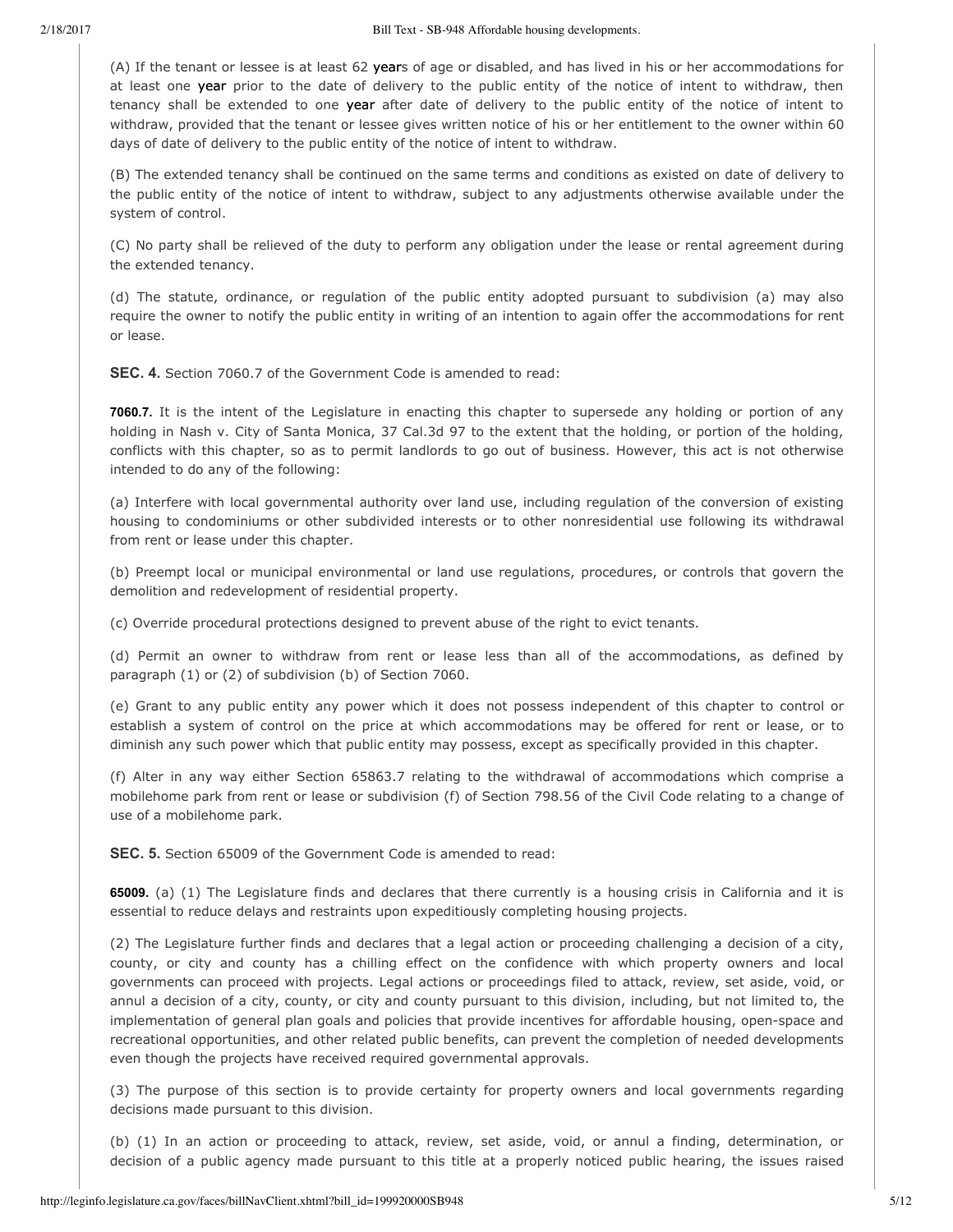shall be limited to those raised in the public hearing or in written correspondence delivered to the public agency prior to, or at, the public hearing, except where the court finds either of the following:

(A) The issue could not have been raised at the public hearing by persons exercising reasonable diligence.

(B) The body conducting the public hearing prevented the issue from being raised at the public hearing.

(2) If a public agency desires the provisions of this subdivision to apply to a matter, it shall include in any public notice issued pursuant to this title a notice substantially stating all of the following: "If you challenge the (nature of the proposed action) in court, you may be limited to raising only those issues you or someone else raised at the public hearing described in this notice, or in written correspondence delivered to the (public entity conducting the hearing) at, or prior to, the public hearing."

(3) The application of this subdivision to causes of action brought pursuant to subdivision (d) applies only to the final action taken in response to the notice to the city or county clerk. If no final action is taken, then the issue raised in the cause of action brought pursuant to subdivision (d) shall be limited to those matters presented at a properly noticed public hearing or to those matters specified in the notice given to the city or county clerk pursuant to subdivision (d), or both.

(c) (1) Except as provided in subdivision (d), no action or proceeding shall be maintained in any of the following cases by any person unless the action or proceeding is commenced and service is made on the legislative body within 90 days after the legislative body's decision:

(A) To attack, review, set aside, void, or annul the decision of a legislative body to adopt or amend a general or specific plan. This paragraph does not apply where an action is brought based upon the complete absence of a general plan or a mandatory element thereof, but does apply to an action attacking a general plan or mandatory element thereof on the basis that it is inadequate.

(B) To attack, review, set aside, void, or annul the decision of a legislative body to adopt or amend a zoning ordinance.

(C) To determine the reasonableness, legality, or validity of any decision to adopt or amend any regulation attached to a specific plan.

(D) To attack, review, set aside, void, or annul the decision of a legislative body to adopt, amend, or modify a development agreement. An action or proceeding to attack, review, set aside, void, or annul the decisions of a legislative body to adopt, amend, or modify a development agreement shall only extend to the specific portion of the development agreement that is the subject of the adoption, amendment, or modification. This paragraph applies to development agreements, amendments, and modifications adopted on or after January 1, 1996.

(E) To attack, review, set aside, void, or annul any decision on the matters listed in Sections 65901 and 65903, or to determine the reasonableness, legality, or validity of any condition attached to a variance, conditional use permit, or any other permit.

(F) Concerning any of the proceedings, acts, or determinations taken, done, or made prior to any of the decisions listed in subparagraphs (A), (B), (C), (D), and (E).

(2) In the case of an action or proceeding challenging the adoption or revision of a housing element pursuant to this subdivision, the action or proceeding may, in addition, be maintained if it is commenced and service is made on the legislative body within 60 days following the date that the Department of Housing and Community Development reports its findings pursuant to subdivision (h) of Section 65585.

(d) An action or proceeding shall be commenced and the legislative body served within one year after the accrual of the cause of action as provided in this subdivision, if the action or proceeding meets both of the following requirements:

(1) It is brought in support of or to encourage or facilitate the development of housing that would increase the community's supply of housing affordable to persons and families with low or moderate incomes, as defined in Section 50079.5 of the Health and Safety Code, or with very low incomes, as defined in Section 50105 of the Health and Safety Code, or middle-income households, as defined in Section 65008 of this code. This subdivision is not intended to require that the action or proceeding be brought in support of or to encourage or facilitate a specific housing development project.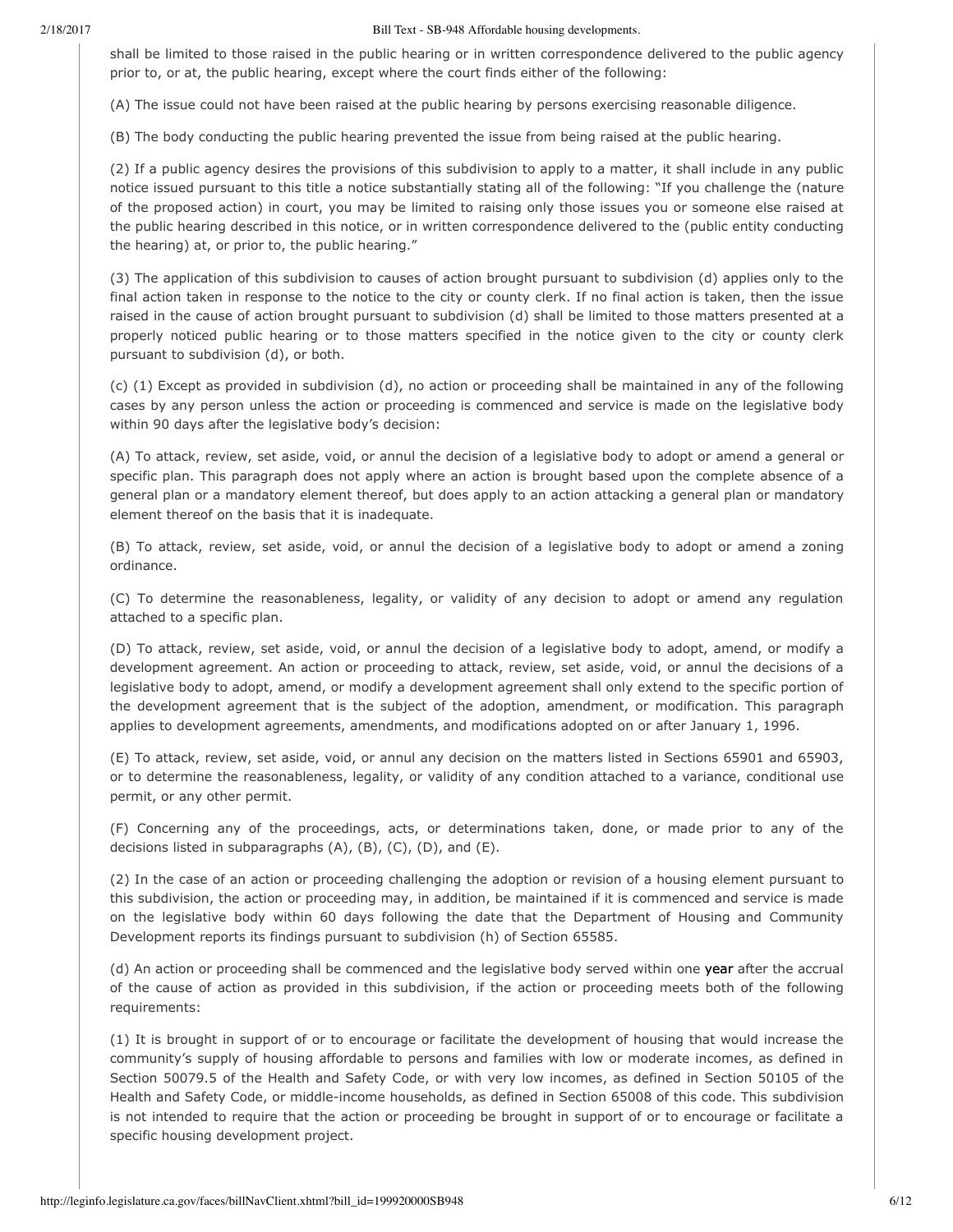(2) It is brought with respect to actions taken pursuant to Article 10.6 (commencing with Section 65580) of Chapter 3 of this division, pursuant to Section 65589.5, 65863.6, 65915, or 66474.2 or pursuant to Chapter 4.2 (commencing with Section 65913).

A cause of action brought pursuant to this subdivision shall not be maintained until 60 days have expired following notice to the city or county clerk by the party bringing the cause of action, or his or her representative, specifying the deficiencies of the general plan, specific plan, or zoning ordinance. A cause of action brought pursuant to this subdivision shall accrue 60 days after notice is filed or the legislative body takes a final action in response to the notice, whichever occurs first. A notice or cause of action brought by one party pursuant to this subdivision shall not bar filing of a notice and initiation of a cause of action by any other party.

(e) Upon the expiration of the time limits provided for in this section, all persons are barred from any further action or proceeding.

(f) Notwithstanding Sections 65700 and 65803, or any other provision of law, this section shall apply to charter cities.

(g) Except as provided in subdivision (d), this section shall not affect any law prescribing or authorizing a shorter period of limitation than that specified herein.

(h) Except as provided in paragraph (4) of subdivision (c), this section shall be applicable to those decisions of the legislative body of a city, county, or city and county made pursuant to this division on or after January 1, 1984.

**SEC. 6.** Section 65589.5 of the Government Code is amended to read:

**65589.5.** (a) The Legislature finds all of the following:

(1) The lack of affordable housing is a critical problem which threatens the economic, environmental, and social quality of life in California.

(2) California housing has become the most expensive in the nation. The excessive cost of the state's housing supply is partially caused by activities and policies of many local governments which limit the approval of affordable housing, increase the cost of land for affordable housing, and require that high fees and exactions be paid by producers of potentially affordable housing.

(3) Among the consequences of those actions are discrimination against low-income and minority households, lack of housing to support employment growth, imbalance in jobs and housing, reduced mobility, urban sprawl, excessive commuting, and air quality deterioration.

(4) Many local governments do not give adequate attention to the economic, environmental, and social costs of decisions which result in disapproval of affordable housing projects, reduction in density of affordable housing projects, and excessive standards for affordable housing projects.

(b) It is the policy of the state that a local government not reject or make infeasible affordable housing developments which contribute to meeting the housing need determined pursuant to this article without a thorough analysis of the economic, social, and environmental effects of the action and without meeting the provisions of subdivision (d).

(c) The Legislature also recognizes that premature and unnecessary development of agricultural lands to urban uses continues to have adverse effects on the availability of those lands for food and fiber production and on the economy of the state. Furthermore, it is the policy of the state that development should be guided away from prime agricultural lands; therefore, in implementing this section, local jurisdictions should encourage, to the maximum extent practicable, in filling existing urban areas.

(d) A local agency shall not disapprove a housing development project affordable to very low, low- or moderateincome households or condition approval in a manner which renders the project infeasible for development for the use of very low, low- or moderate-income households unless it makes written findings, based upon substantial evidence in the record, as to one of the following:

(1) The jurisdiction has adopted a housing element pursuant to this article that has been revised in accordance with Section 65588 and that is in substantial compliance with this article, and the development project is not needed for the jurisdiction to meet its share of the regional housing need for very low, low-, or moderate-income housing.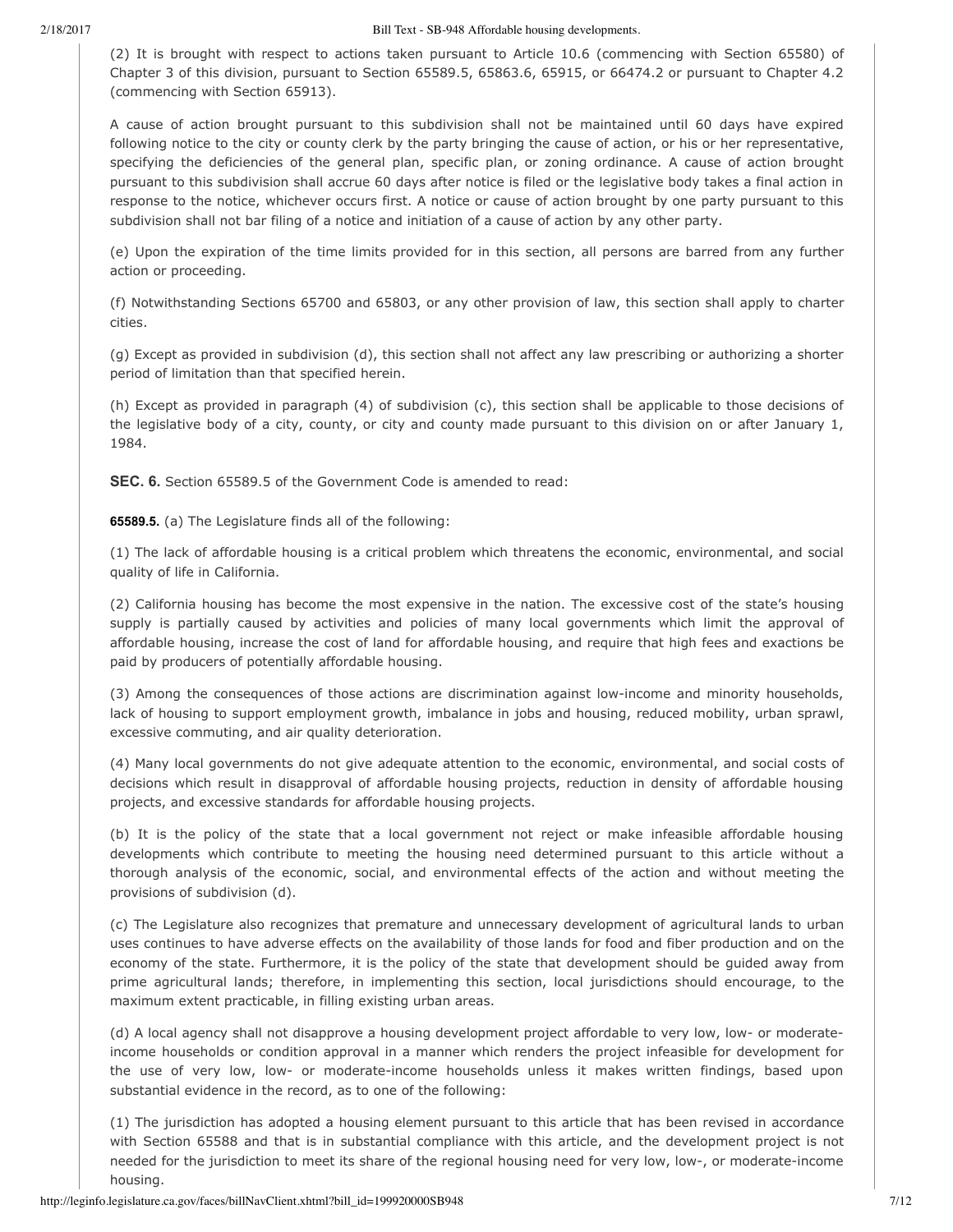(2) The development project as proposed would have a specific, adverse impact upon the public health or safety, and there is no feasible method to satisfactorily mitigate or avoid the specific adverse impact without rendering the development unaffordable to low- and moderate-income households. As used in this paragraph, a "specific, adverse impact" means a significant, quantifiable, direct, and unavoidable impact, based on objective, identified written public health or safety standards, policies, or conditions as they existed on the date the application was deemed complete.

(3) The denial of the project or imposition of conditions is required in order to comply with specific state or federal law, and there is no feasible method to comply without rendering the development unaffordable to lowand moderate-income households.

(4) Approval of the development project would increase the concentration of lower income households in a neighborhood that already has a disproportionately high number of lower income households and there is no feasible method of approving the development at a different site, including those sites identified pursuant to paragraph (1) of subdivision (c) of Section 65583, without rendering the development unaffordable to low- and moderate-income households.

(5) The development project is proposed on land zoned for agriculture or resource preservation which is surrounded on at least two sides by land being used for agricultural or resource preservation purposes, or which does not have adequate water or wastewater facilities to serve the project.

(6) The development project is inconsistent with both the jurisdiction's zoning ordinance and general plan land use designation as specified in any element of the general plan as it existed on the date the application was deemed complete, and the jurisdiction has adopted a housing element pursuant to this article.

(e) Nothing in this section shall be construed to relieve the local agency from complying with the Congestion Management Program required by Chapter 2.6 (commencing with Section 65088) of Division 1 of Title 7 or the California Coastal Act (Division 20 (commencing with Section 30000) of the Public Resources Code). Neither shall anything in this section be construed to relieve the local agency from making one or more of the findings required pursuant to Section 21081 of the Public Resources Code or otherwise complying with the California Environmental Quality Act (Division 13 (commencing with Section 21000) of the Public Resources Code).

(f) Nothing in this section shall be construed to prohibit a local agency from requiring the development project to comply with written development standards, conditions, and policies appropriate to, and consistent with, meeting the quantified objectives relative to the development of housing, as required in the housing element pursuant to subdivision (b) of Section 65583. Nothing in this section shall be construed to prohibit a local agency from imposing fees and other exactions otherwise authorized by law which are essential to provide necessary public services and facilities to the development project.

(g) This section shall be applicable to charter cities because the Legislature finds that the lack of affordable housing is a critical statewide problem.

(h) The following definitions apply for the purposes of this section:

(1) "Feasible" means capable of being accomplished in a successful manner within a reasonable period of time, taking into account economic, environmental, social, and technological factors.

(2) "Affordable to very low, low-, or moderate-income households" means that either (A) at least 20 percent of the total units shall be sold or rented to lower income households, as defined in Section 50079.5 of the Health and Safety Code, or (B) 100 percent of the units shall be sold or rented to moderate-income households as defined in Section 50093 of the Health and Safety Code, or middle-income households, as defined in Section 65008 of this code. Housing units targeted for lower income households shall be made available at a monthly housing cost that does not exceed 30 percent of 60 percent of area median income with adjustments for household size made in accordance with the adjustment factors on which the lower income eligibility limits are based. Housing units targeted for persons and families of moderate income shall be made available at a monthly housing cost that does not exceed 30 percent of 100 percent of area median income with adjustments for household size made in accordance with the adjustment factors on which the moderate income eligibility limits are based.

(3) "Area median income" shall mean area median income as periodically established by the Department of Housing and Community Development pursuant to Section 50093 of the Health and Safety Code. The developer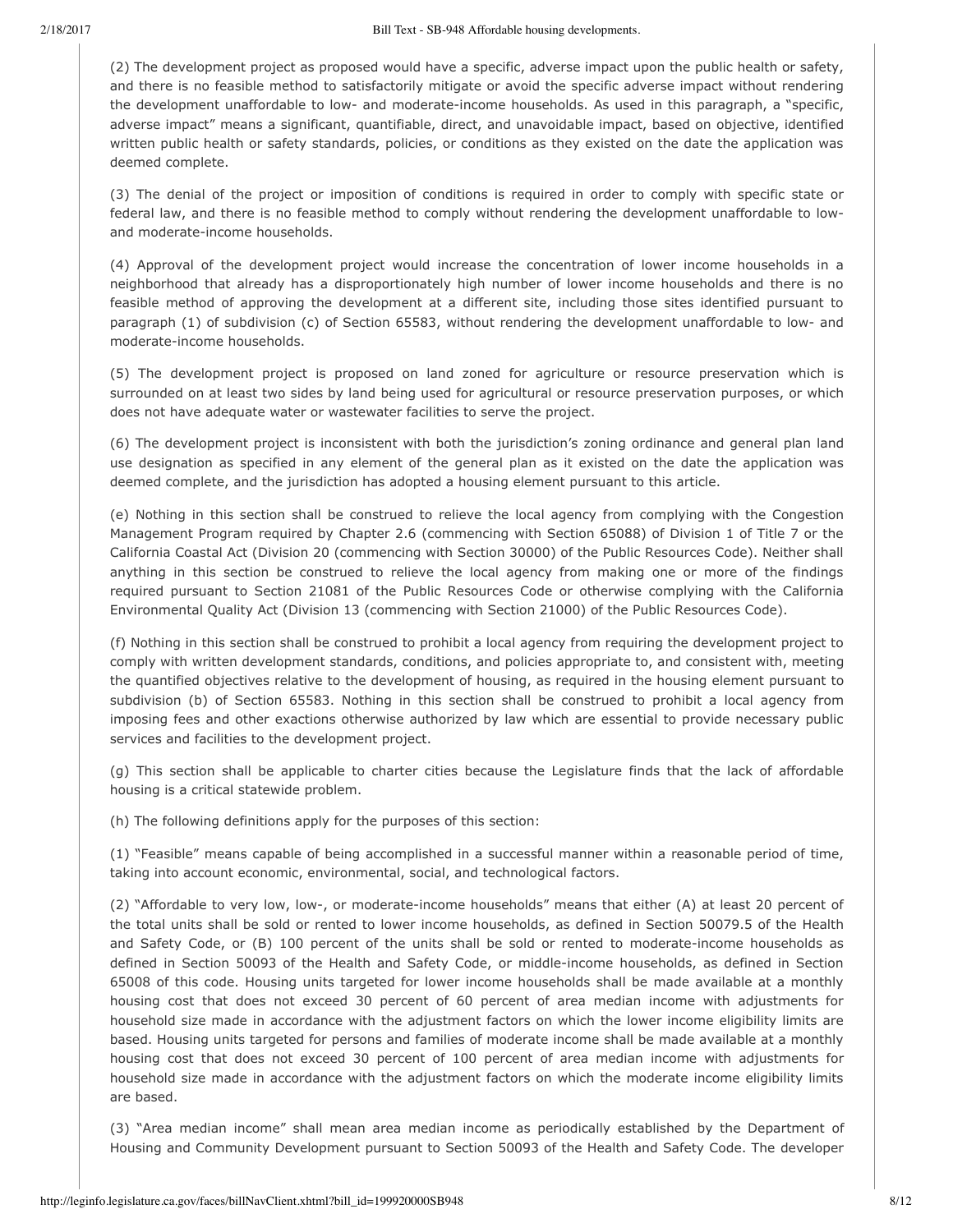shall provide sufficient legal commitments to ensure continued availability of units for very low or low-income households in accordance with the provisions of this subdivision for 30 years.

(4) "Neighborhood" means a planning area commonly identified as such in a community's planning documents, and identified as a neighborhood by the individuals residing and working within the neighborhood. Documentation demonstrating that the area meets the definition of neighborhood may include a map prepared for planning purposes which lists the name and boundaries of the neighborhood.

(5) "Disapprove the development project" includes any instance in which a local agency does either of the following:

(A) Votes on a proposed housing development project application and the application is disapproved.

(B) Fails to comply with the time periods specified in subparagraph (B) of paragraph (1) of subdivision (a) of Section 65950. An extension of time pursuant to Article 5 (commencing with Section 65950) shall be deemed to be an extension of time pursuant to this paragraph.

(i) If any city, county, or city and county denies approval or imposes restrictions, including a reduction of allowable densities or the percentage of a lot which may be occupied by a building or structure under the applicable planning and zoning in force at the time the application is deemed complete pursuant to Section 65943, which have a substantial adverse effect on the viability or affordability of a housing development affordable to very low, low-, or moderate-income households, and the denial of the development or the imposition of restrictions on the development is the subject of a court action which challenges the denial, then the burden of proof shall be on the local legislative body to show that its decision is consistent with the findings as described in subdivision (d) and that the findings are supported by substantial evidence in the record.

(j) When a proposed housing development project complies with applicable, objective general plan and zoning standards and criteria in effect at the time that the housing development project's application is determined to be complete, but the local agency proposes to disapprove the project or to approve it upon the condition that the project be developed at a lower density, the local agency shall base its decision regarding the proposed housing development project upon written findings supported by substantial evidence on the record that both of the following conditions exist:

(1) The housing development project would have a specific, adverse impact upon the public health or safety unless the project is disapproved or approved upon the condition that the project be developed at a lower density. As used in this paragraph, a "specific, adverse impact" means a significant, quantifiable, direct, and unavoidable impact, based on objective, identified written public health or safety standards, policies, or conditions as they existed on the date the application was deemed complete.

(2) There is no feasible method to satisfactorily mitigate or avoid the adverse impact identified pursuant to paragraph (1), other than the disapproval of the housing development project or the approval of the project upon the condition that it be developed at a lower density.

(k) If in any action brought to enforce the provisions of this section, a court finds that the local agency disapproved a project or conditioned its approval in a manner rendering it infeasible for the development of very low, low-, or moderate-income households without properly making the findings required by this section or without making sufficient findings supported by substantial evidence, the court shall issue an order or judgment compelling compliance with this section within 60 days, including, but not limited to, an order that the local agency take action on the development project. The court shall retain jurisdiction to ensure that its order or judgment is carried out. If the court determines that its order or judgment has not been carried out within 60 days, the court may issue further orders as provided by law to ensure that the purposes and policies of this section are fulfilled.

(l) In any action, the record of the proceedings before the local agency shall be filed as expeditiously as possible and, notwithstanding Section 1094.6 of the Code of Civil Procedure, all or part of the record may be filed (1) by the petitioner with the petition or petitioner's points and authorities, (2) by the respondent with respondent's points and authorities, (3) after payment of costs by the petitioner, or (4) as otherwise directed by the court. If the expense of preparing the record has been borne by the petitioner and the petitioner is the prevailing party, the expense shall be taxable as costs.

**SEC. 7.** Section 65915 of the Government Code is amended to read: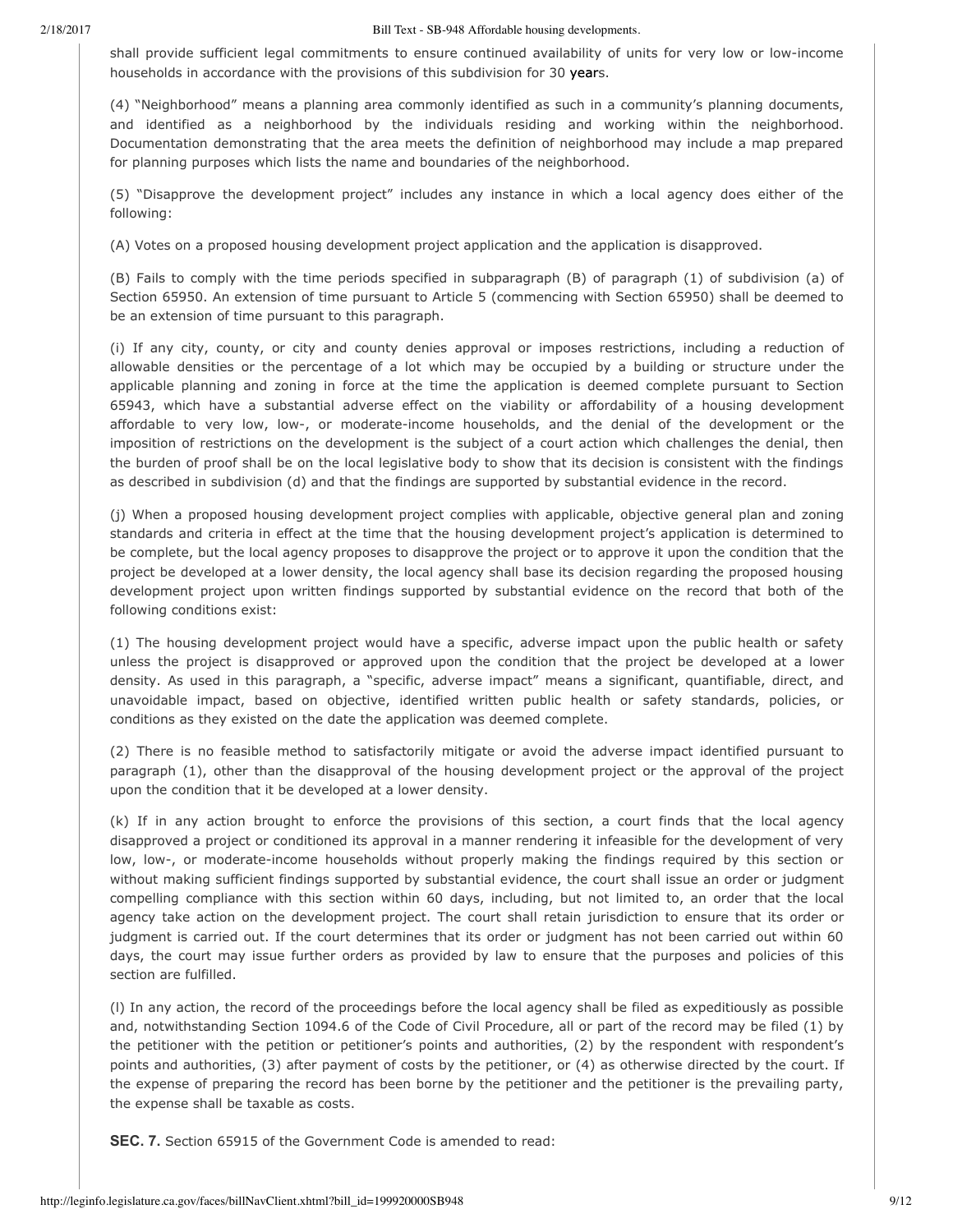**65915.** (a) When a developer of housing proposes a housing development within the jurisdiction of the local government, the city, county, or city and county shall provide the developer incentives for the production of lower income housing units within the development if the developer meets the requirements set forth in subdivisions (b) and (c). The city, county, or city and county shall adopt an ordinance which shall specify the method of providing developer incentives.

(b) When a developer of housing agrees or proposes to construct at least (1) 20 percent of the total units of a housing development for lower income households, as defined in Section 50079.5 of the Health and Safety Code, or (2) 10 percent of the total units of a housing development for very low income households, as defined in Section 50105 of the Health and Safety Code, or (3) 50 percent of the total dwelling units of a housing development for qualifying residents, as defined in Section 51.3 of the Civil Code, a city, county, or city and county shall either (1) grant a density bonus and at least one of the concessions or incentives identified in subdivision (h) unless the city, county, or city and county makes a written finding that the additional concession or incentive is not required in order to provide for affordable housing costs as defined in Section 50052.5 of the Health and Safety Code or for rents for the targeted units to be set as specified in subdivision (c), or (2) provide other incentives of equivalent financial value based upon the land cost per dwelling unit.

(c) A developer shall agree to and the city, county, or city and county shall ensure continued affordability of all lower income density bonus units for 30 years or a longer period of time if required by the construction or mortgage financing assistance program, mortgage insurance program, or rental subsidy program. Those units targeted for lower income households, as defined in Section 50079.5 of the Health and Safety Code, shall be affordable at a rent that does not exceed 30 percent of 60 percent of area median income. Those units targeted for very low income households, as defined in Section 50105 of the Health and Safety Code, shall be affordable at a rent that does not exceed 30 percent of 50 percent of area median income. If a city, county, or city and county does not grant at least one additional concession or incentive pursuant to paragraph (1) of subdivision (b), the developer shall agree to and the city, county, or city and county shall ensure continued affordability for 10 years of all lower income housing units receiving a density bonus.

(d) A developer may submit to a city, county, or city and county a preliminary proposal for the development of housing pursuant to this section prior to the submittal of any formal requests for general plan amendments, zoning amendments, or subdivision map approvals. The city, county, or city and county shall, within 90 days of receipt of a written proposal, notify the housing developer in writing of the procedures under which it will comply with this section. The city, county, or city and county shall establish procedures for carrying out this section, which shall include legislative body approval of the means of compliance with this section. The city, county, or city and county shall also establish procedures for waiving or modifying development and zoning standards which would otherwise inhibit the utilization of the density bonus on specific sites. These procedures shall include, but not be limited to, such items as minimum lot size, side yard setbacks, and placement of public works improvements.

(e) The housing developer shall show that the waiver or modification is necessary to make the housing units economically feasible.

(f) For the purposes of this chapter, "density bonus" means a density increase of at least 25 percent, unless a lesser percentage is elected by the developer, over the otherwise maximum allowable residential density under the applicable zoning ordinance and land use element of the general plan as of the date of application by the developer to the city, county, or city and county. The granting of a density bonus shall not be interpreted, in and of itself, to require a general plan amendment, zoning change, or other discretionary approval. The density bonus shall not be included when determining the number of housing units which is equal to 10 or 20 percent of the total. The density bonus shall apply to housing developments consisting of five or more dwelling units.

(g) "Housing development," as used in this section, means one or more groups of projects for residential units constructed in the planned development of a city, county, or city and county. For purposes of calculating a density bonus, the residential units do not have to be based upon individual subdivision maps or parcels. The density bonus shall be permitted in geographic areas of the housing development other than the areas where the units for the lower income households are located.

(h) For purposes of this chapter, concession or incentive means any of the following:

(1) A reduction in site development standards or a modification of zoning code requirements or architectural design requirements which exceed the minimum building standards approved by the California Building Standards Commission as provided in Part 2.5 (commencing with Section 18901) of Division 13 of the Health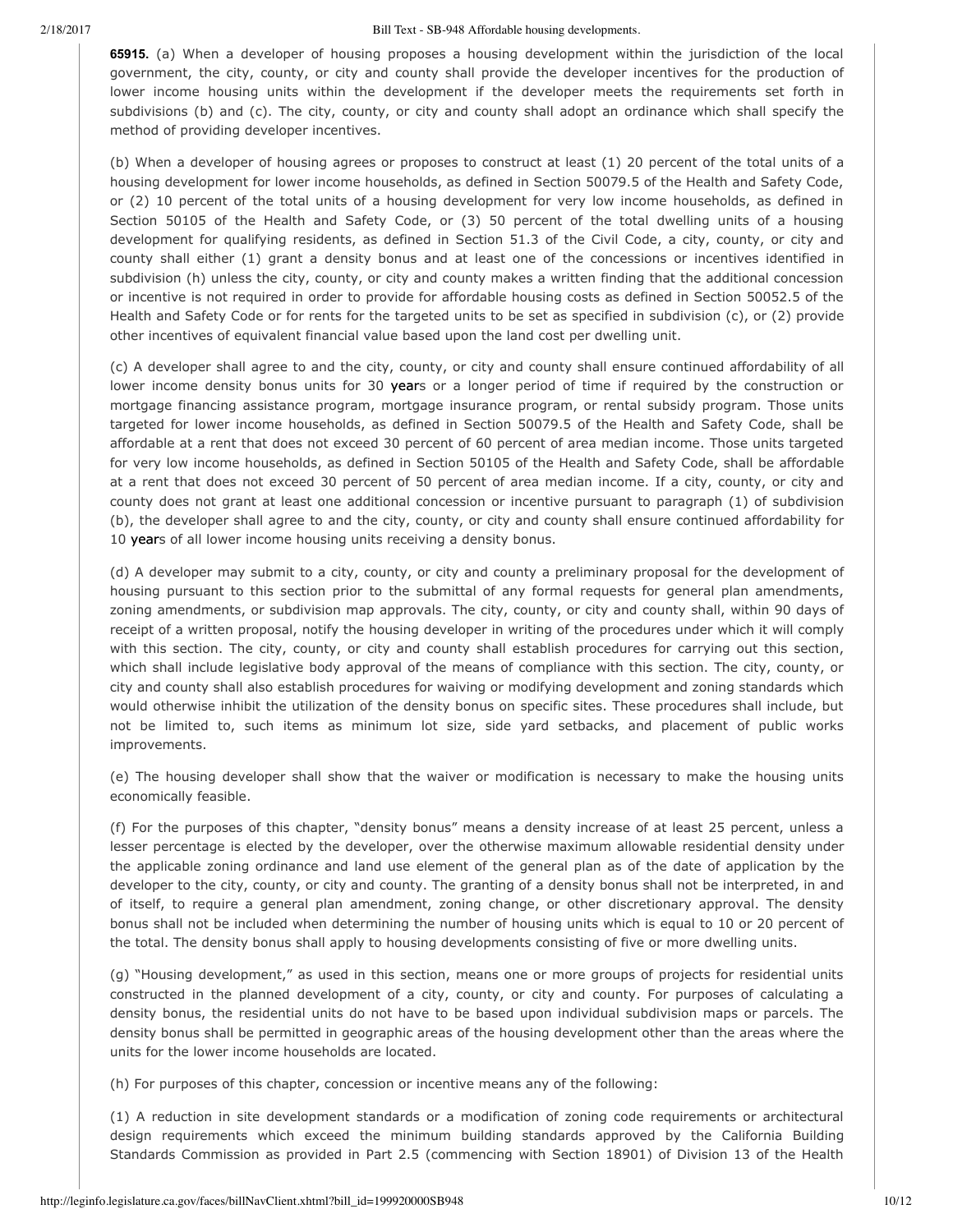and Safety Code, including, but not limited to, a reduction in setback and square footage requirements and in the ratio of vehicular parking spaces that would otherwise be required.

(2) Approval of mixed use zoning in conjunction with the housing project if commercial, office, industrial, or other land uses will reduce the cost of the housing development and if the commercial, office, industrial, or other land uses are compatible with the housing project and the existing or planned development in the area where the proposed housing project will be located.

(3) Other regulatory incentives or concessions proposed by the developer or the city, county, or city and county which result in identifiable cost reductions.

This subdivision does not limit or require the provision of direct financial incentives for the housing development, including the provision of publicly owned land, by the city, county, or city and county, or the waiver of fees or dedication requirements.

(i) If a developer agrees to construct both 20 percent of the total units for lower income households and 10 percent of the total units for very low income households, the developer is entitled to only one density bonus and at least one additional concession or incentive identified in Section 65913.4 under this section although the city, city and county, or county may, at its discretion, grant more than one density bonus.

**SEC. 8.** Section 65950 of the Government Code is amended to read:

**65950.** (a) Any public agency that is the lead agency for a development project shall approve or disapprove the project within whichever of the following periods is applicable:

(1) One hundred eighty days from the date of certification by the lead agency of the environmental impact report if an environmental impact report is prepared pursuant to Section 21100 or 21151 of the Public Resources Code for the development project.

(2) Ninety days from the date of certification by the lead agency of the environmental impact report if an environmental impact report is prepared pursuant to Section 21100 or 21151 of the Public Resources Code for the development project and all of the following conditions are met:

(A) The development project is affordable to very low or low-income households, as defined by Sections 50105 and 50079.5 of the Health and Safety Code, respectively.

(B) Prior to the application being deemed complete for the development project pursuant to Article 3 (commencing with Section 65940), the lead agency received written notice from the project applicant that an application has been made or will be made for an allocation or commitment of financing, tax credits, bond authority, or other financial assistance from a public agency or federal agency, and the notice specifies the financial assistance that has been applied for or will be applied for and the deadline for application for that assistance, the requirement that one of the approvals of the development project by the lead agency is a prerequisite to the application for or approval of the application for financial assistance, and that the financial assistance is necessary for the project to be affordable as required pursuant to subparagraph (A).

(C) There is confirmation that the application has been made to the public agency or federal agency prior to certification of the environmental impact report.

(3) Sixty days from the date of adoption by the lead agency of the negative declaration if a negative declaration is completed and adopted for the development project.

(4) Sixty days from the determination by the lead agency that the project is exempt from the California Environmental Quality Act (Division 13 (commencing with Section 21000) of the Public Resources Code) if the project is exempt from the California Environmental Quality Act.

(b) Nothing in this section precludes a project applicant and a public agency from mutually agreeing in writing to an extension of any time limit provided by this section pursuant to Section 65957.

(c) For purposes of this section, "lead agency" and "negative declaration" shall have the same meaning as those terms are defined in Sections 21067 and 21064 of the Public Resources Code, respectively.

**SEC. 9.** The Legislature finds and declares both of the following: